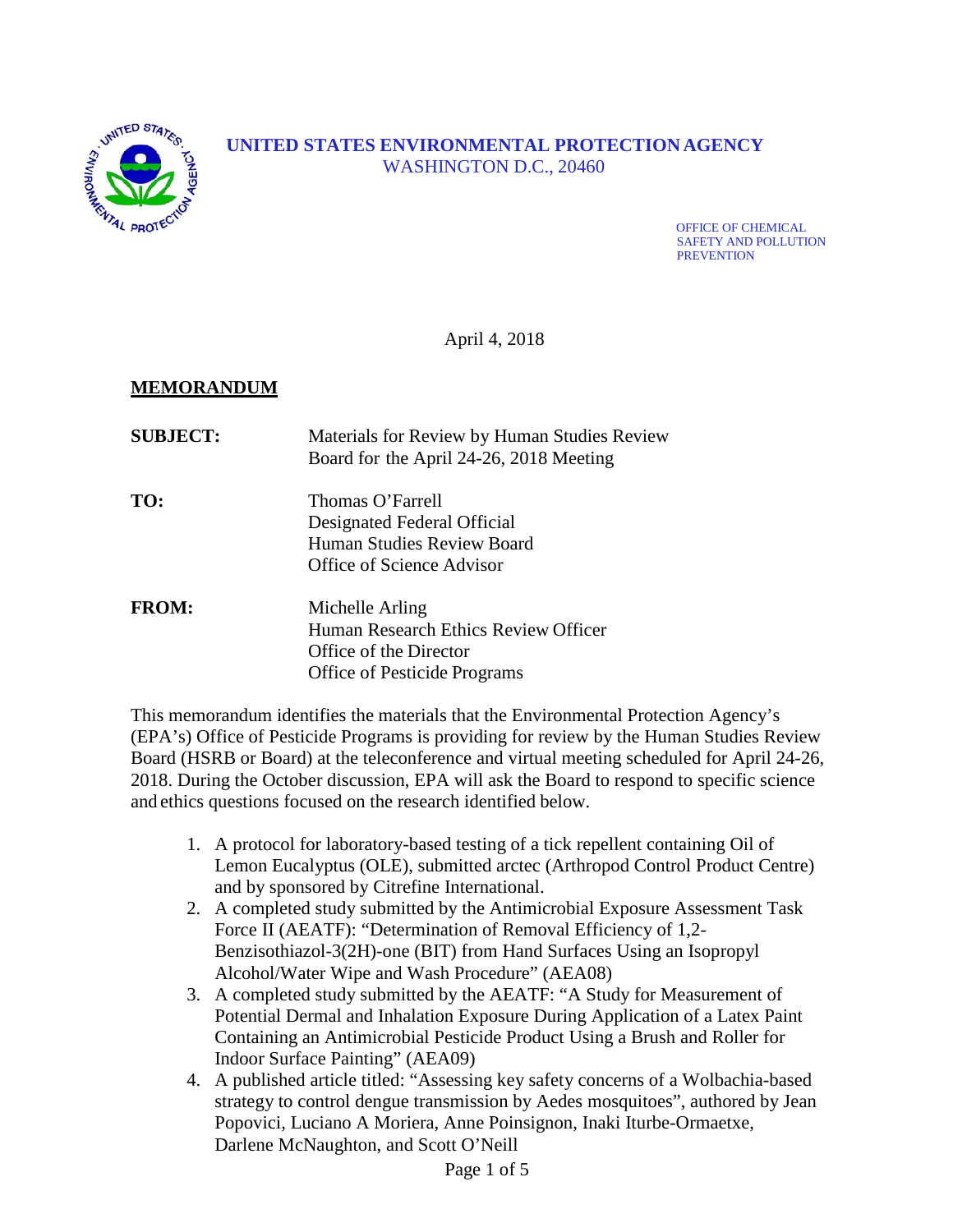### **1) Protocol: "A single group trial to determine the complete protection time of an insect repellent formulation containing 30% Citriodiol® (Oil of Lemon Eucalyptus) against three species of ticks."**

EPA has reviewed the aforementioned protocol for laboratory testing to evaluate a repellent containing 30% Oil of Lemon Eucalyptus (OLE) against three species of ticks. The protocol also includes a dosimetry phase to determine a "typical consumer dose" of the product, which will be used as the dose for the repellent testing. The EPA review evaluates the scientific aspects of the proposed research for an efficacy study to assess complete protection time of the skin-applied repellent against OPP's guidelines (OSCPP 810.3700) and against previous recommendations from the HSRB. Ethical aspects ofthe proposed research are assessed in terms of the standards defined by 40 CFR 26 subparts K and L. The data collected in the study will be used to support product registration. The research has societal value because people are at risk of contracting tick-borne diseases, and the data supporting currently registered skin-applied repellents do not show the efficacy of this product.

The charge questions for the HSRB's consideration are provided below:

### **Charge to the Board - Science**:

• Is the protocol "A single group trial to determine the complete protection time of an insect repellent formulation containing 30% Citriodiol® (Oil of Lemon Eucalyptus) against three species of ticks" likely to generate scientifically reliable data, useful for estimating the amount of time the product tested repels ticks?

#### **Charge to the Board - Ethics**:

• Is the research likely to meet the applicable requirements of 40 CFR part 26, subparts K and L?

**Documents**: EPA is providing for HSRB review the following documents:

- **a)** Science and Ethics Review of a Protocol for Laboratory Evaluation of Skin-Applied Tick Repellent Product Containing OLE
- **b)** IRB-approved protocol dated July 21, 2017
- **c)** arctec OLE additional materials (questionnaire, advertisement, recruitment email)
- **d)** arctec OLE IRB correspondence and approval
- **e)** EPA's comments on IRB-approved protocol
- **f)** EPA's comments on IRB-approved consent
- **2) A completed study submitted by the Antimicrobial Exposure Assessment Task Force II (AEATF): "Determination of Removal Efficiency of 1,2-Benzisothiazol-3(2H)-one (BIT) from Hand Surfaces Using an Isopropyl Alcohol/Water Wipe and Wash Procedure" (AEA08)**

EPA conducted a science and ethics review of available information concerning the research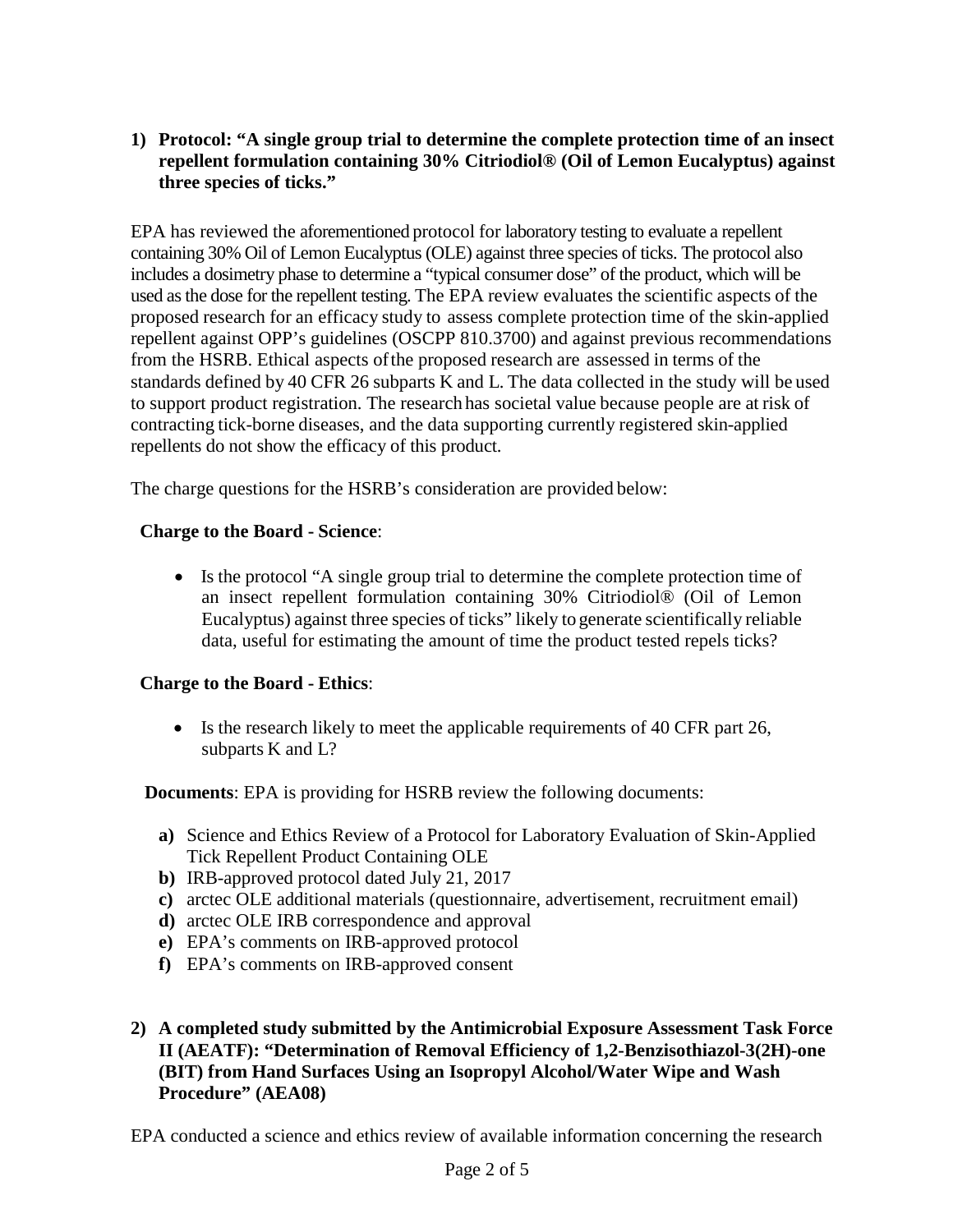reported by the AEATF in "Determination of Removal Efficiency of 1,2-Benzisothiazol-3(2H)-one (BIT) from Hand Surfaces Using an Isopropyl Alcohol/Water Wipe and Wash Procedure," also referred to as study AEA08. The HSRB reviewed the protocol for this study at the April 8-9, 2014 meeting. The study was conducted to measure the removal efficiency of the antimicrobial active ingredient BIT in latex paint and in isopropyl alcohol from human hands. The data from this study will be used to assess consumer and occupational exposure and risks from applying paint that contains antimicrobial pesticides. The charge questions and documents being transmitted to the HSRB for review are listed below.

The charge questions for the HSRB's consideration are provided below:

## **Charge to the Board - Science**:

• Did the research in study AEA08 generate scientifically reliable data, useful for establishing the efficiency of the hand wash procedure used to remove BIT-treated paint from the hands?

## **Charge to the Board - Ethics**:

• Does the available information support a determination that the research was conducted in substantial compliance with the requirements of 40 CFR part 26, subpart Q?

**Documents**: EPA is providing for HSRB review the following documents:

- **a)** Science review of study AEA08
- **b)** Appendix A AEA08 Statistical Review
- **c)** Final AEA08 Data
- **d)** AEA08 Analysis SAS Code
- **e)** Ethics review of study AEA08
- **f)** IRB Minutes & Roster
- **g)** AEATF Study Report AEA08 Handwash Removal Efficiency

### **3) A completed study submitted by the AEATF: "A Study for Measurement of Potential Dermal and Inhalation Exposure During Application of a Latex Paint Containing an Antimicrobial Pesticide Product Using a Brush and Roller for Indoor Surface Painting" (AEA09)**

EPA conducted a science and ethics review of available information concerning the research reported by the Antimicrobial Exposure Assessment Task Force II (AEATF II) in "A Study for Measurement of Potential Dermal and Inhalation Exposure During Application of a Latex Paint Containing an Antimicrobial Pesticide Product Using a Brush and Roller for Indoor Surface Painting," also referred to as study AEA09. The HSRB reviewed the protocol for this study at the April 8-9, 2014 meeting. The study was conducted to determine the potential dermal and inhalation exposure to consumers associated with the applying latex paints containing antimicrobial pesticides using brushes and rollers. The data from this study will be used to assess consumer and occupational exposure and risks from applying paint that contains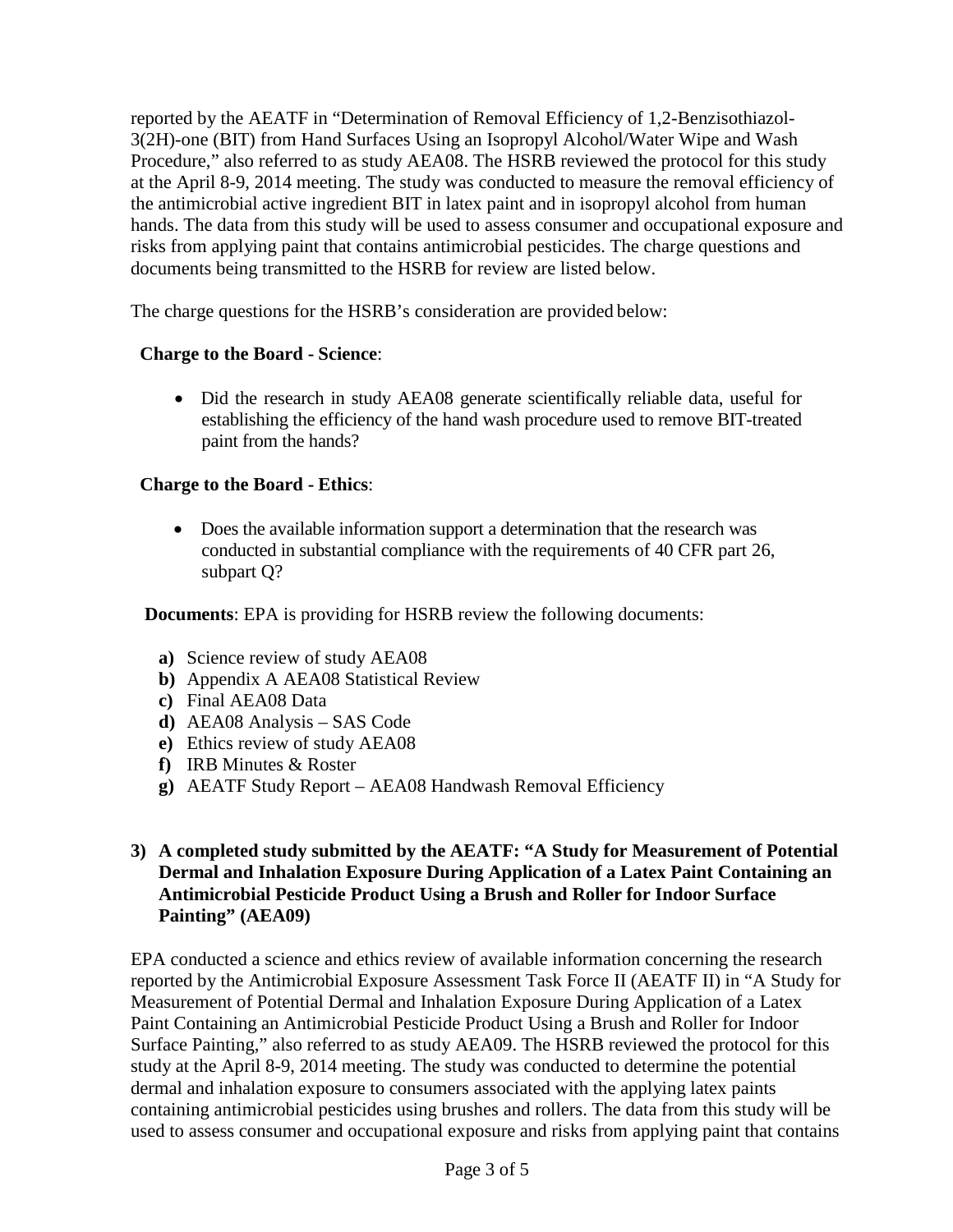antimicrobial pesticides. The charge questions and documents being transmitted to the HSRB for review are listed below.

The charge questions for the HSRB's consideration are provided below:

### **Charge to the Board - Science**:

• Did the research in study AEA09 generate scientifically reliable data, useful for assessing the exposure of painters who apply paint containing antimicrobial pesticides using brushes and rollers?

### **Charge to the Board - Ethics**:

• Does the available information support a determination that the research was conducted in substantial compliance with the requirements of 40 CFR part 26, subpart Q?

**Documents**: EPA is providing for HSRB review the following documents:

- **a)** Science review of study AEA09
- **b)** Appendix A AEA09 Clothing PF Determination
- **c)** Appendix B AEA09 Statistical Review
- **d)** Final AEA09 Data
- **e)** AEA09 Analysis SAS Code
- **f)** Ethics review of study AEA09
- **g)** AEATF SOP Chapter 11
- **h)** IRB Minutes & Roster
- **i)** AEATF Study Report AEA09 BIT Brush & Roller

### **4) A published article titled: "Assessing key safety concerns of a** *Wolbachia***-based strategy to control dengue transmission by** *Aedes* **mosquitoes", authored by Jean Popovici, Luciano A Moriera, Anne Poinsignon, Inaki Iturbe-Ormaetxe, Darlene McNaughton, and Scott O'Neill**

EPA conducted a science and ethics review of the research presented in the article "Assessing key safety concerns of a *Wolbachia*-based strategy to control dengue transmission by *Aedes* mosquitoes," as well as additional information available. This post-rule study enrolled human volunteers to provide blood meals to laboratory-reared mosquito colonies, some of which were infected with *Wolbachia* bacteria. Later, the research protocol was amended to evaluate whether mosquitoes transmit *Wolbachia* to humans through biting. EPA is considering citing this research as part of its human health risk assessment associated with registration of mosquitoes infected with *Wolbachia*. The HSRB is being asked to comment on this article.

The charge questions for the HSRB's consideration are provided below:

#### **Charge to the Board - Science**: